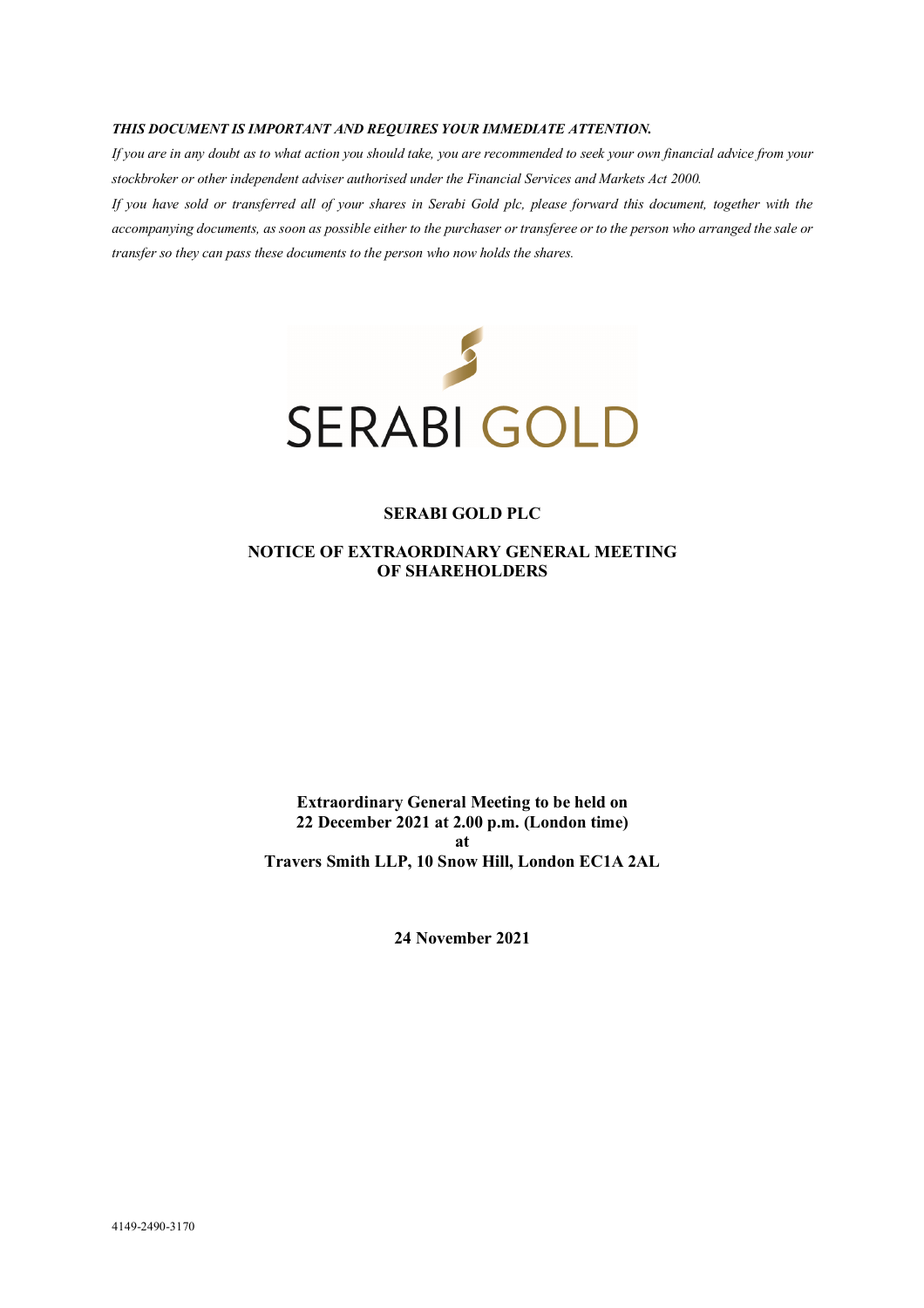# **TABLE OF CONTENTS**

| 1.                                                                       |  |
|--------------------------------------------------------------------------|--|
| 2.                                                                       |  |
| 3.                                                                       |  |
| 4.                                                                       |  |
| 5.                                                                       |  |
|                                                                          |  |
| $\mathbf{1}$ .                                                           |  |
| 2.                                                                       |  |
| 3.                                                                       |  |
| INTEREST OF CERTAIN PERSONS OR COMPANIES IN MATTERS TO BE ACTED UPON  14 |  |
| INTEREST OF INFORMED PERSONS IN MATERIAL TRANSACTIONS  14                |  |
|                                                                          |  |
|                                                                          |  |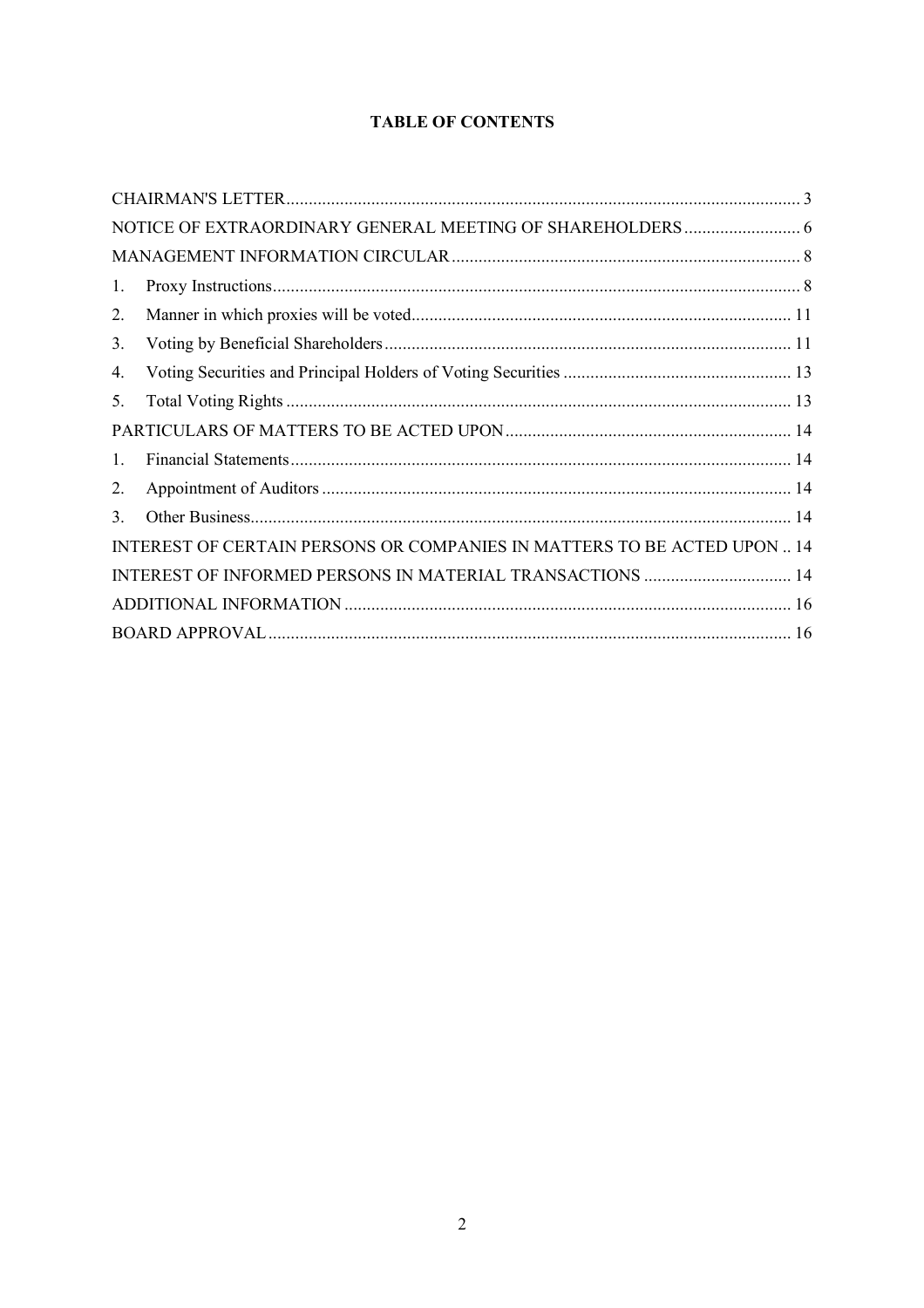## **CHAIRMAN'S LETTER**

### **SERABI GOLD PLC ("COMPANY or GROUP")**

*(Incorporated and registered in England and Wales with registered number 5131528)* 

| Directors:                               | Registered Office:      |
|------------------------------------------|-------------------------|
|                                          |                         |
| Nicolas Bañados (Non-executive Chairman) | 66 Lincoln's Inn Fields |
| Michael Hodgson (Chief Executive)        | London                  |
| Clive Line (Finance Director)            | WC2A 3LH                |
| Aquiles Alegria (Non-executive)          | England                 |
| Luis Mauricio de Azevedo (Non-executive) |                         |
| T Sean Harvey (Non-executive)            |                         |
| Eduardo Rosselot (Non-executive)         |                         |
| Mark Sawyer (Non-executive)              |                         |

24 November 2021

## **To the holders ("Shareholders") of ordinary shares of £0.10 each in the capital of the Company (the "Ordinary Shares"), and for information only, to the holders of Options and Warrants over Ordinary Shares**

#### Dear Shareholder

This document provides the formal notice (the "**Notice**") of the 2021 Extraordinary General Meeting of the Company to be held at the offices of Travers Smith LLP, 10 Snow Hill, London EC1A 2AL England on 22 December 2021 at 2.00 p.m. (London time) (the "**EGM**"). The purpose of the EGM is to seek Shareholders' approval of the resolutions.

#### *Canadian Designated Foreign Issuer Status*

The Company is a "designated foreign issuer" for the purposes of Canadian Securities Administrators' National Instrument 71-102 – C*ontinuous Disclosure and Other Exemptions Relating to Foreign Issuer* ("**NI 71-102**") and, as such, the Company is not subject to the same ongoing reporting requirements as most other reporting issuers in Canada. Generally, the Company complies with Canadian ongoing reporting requirements by complying with the regulatory requirements of AIM, which is a "foreign regulatory authority" (as defined in NI 71-102), and filing any documents required to be filed with or furnished to AIM with the securities regulatory authorities in Canada.

#### *Coronavirus (Covid-19)*

The Board continues to closely monitor developments in relation to the Covid-19 pandemic and the health and wellbeing of the Shareholders and the Company's employees continue to remain of paramount importance. At the date of this Notice, the UK Government's regulations are such that we expect physical attendance will continue to be permitted by law and UK Government guidance. If such law and guidance is amended and requires us to restrict entry to the EGM, it is intended that the EGM would be convened in accordance with the Company's Articles of Association and in line with the UK Government guidance. In such circumstances, the Company would make arrangements such that the legal requirements to hold the Meeting can be satisfied through the physical attendance of a minimum number of people required to form a quorum under the Company's Articles of Association and who are essential for the business of the EGM to be conducted. These attendees would be officers or employees of the Company.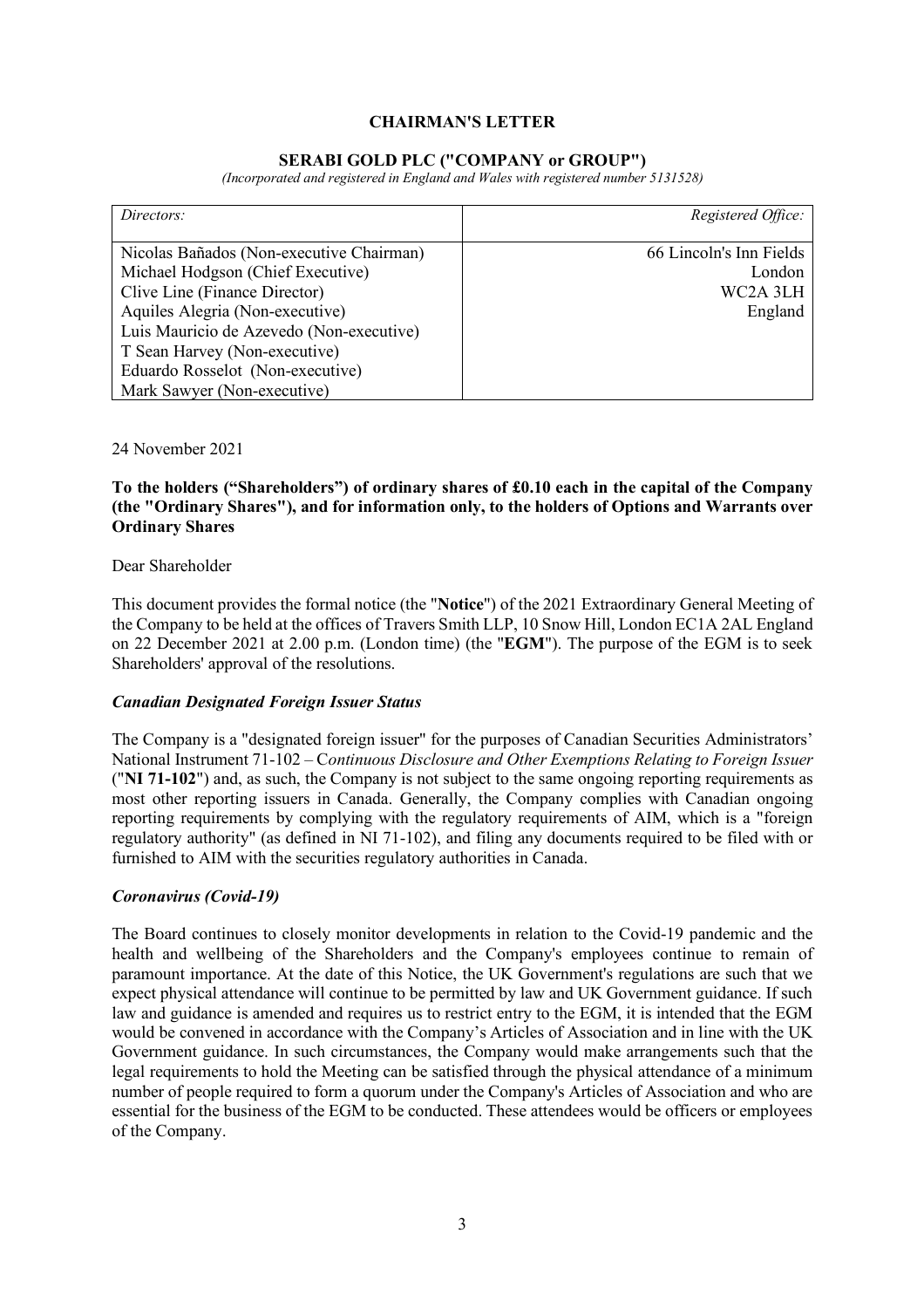Notwithstanding prevailing law and guidance, we reserve the right to put in place arrangements to protect attendees from any risk to their health and may refuse entry to persons who do not comply with such arrangements. In particular, Shareholders are reminded that they should not attend the EGM in person if they or someone living in the same household feels unwell or has been in contact with anyone who has, or may have, Covid-19.

As with recent previous meetings of Shareholders, the Board wants to ensure that Shareholders have an opportunity to engage with the Company and the Board. Accordingly, Shareholders are encouraged to submit questions in advance of the EGM by emailing EGM2021@serabigold.com and including "EGM 2021" in the subject line. We request that such questions are submitted by 6.00 p.m. (London time) on 17 December 2021, and we will endeavour to answer these questions where appropriate either at the EGM or on 22 December 2021 by way of a regulatory news release issued prior to the start of the EGM, and on the Company's website.

As there remains a degree of uncertainty around the ability of Shareholders to attend the EGM, the Board strongly encourages all Shareholders to appoint the Chairman of the EGM as their proxy to vote at the EGM on their behalf, in accordance with their instructions. This will ensure that Shareholders' votes will be counted if, ultimately, Shareholders (or any other person they might otherwise appoint as proxy) are not permitted to attend the EGM in person. Shareholders are strongly encouraged not to appoint any person other than the Chairman of the EGM to act as their proxy, as that person may not be granted access to the EGM on the day and so their appointing Shareholder's votes would not be counted.

## *Action to be taken by Shareholders*

A Form of Proxy for use by Shareholders accompanies this document. To be valid, Forms of Proxy must be completed and returned so as to be received at either the offices of the Company's UK Registrar, Computershare Investor Services Plc, The Pavilions, Bridgwater Road, Bristol, BS99 6ZZ or the offices of the Company's Canadian Registrar, Computershare Investor Services Inc., 100 University Avenue, 8<sup>th</sup> Floor, Toronto, Ontario M5J 2Y1 by not later than 2.00 p.m. (London time) (9.00 a.m. Eastern time) on 20 December 2021. Alternatively, Shareholders can appoint a proxy electronically by going to either www.investorcentre.co.uk/eproxy (for UK appointments) or www.investorvote.com (for Canadian appointments) or, if they hold their shares in CREST, Shareholders can appoint a proxy using the CREST electronic proxy appointment service, in each case by not later than not later than 2.00 p.m. (London time) (9.00 a.m. Eastern time) on 20 December 2021 in accordance with the instructions set out in the "Proxy Instructions" section below and the Form of Proxy.

Completion and return of a Form of Proxy will not prevent Shareholders from attending and voting in person at the EGM should they so wish and provided that the UK Government restrictions at the time of the EGM allow them to do so.

Beneficial Shareholders (as defined in the "Voting by Beneficial Shareholders" section below on page 11) should note that only registered Shareholders or their duly authorised proxy holders are entitled to vote at the EGM. Each Beneficial Shareholder should ensure that their voting instructions are communicated to the appropriate person well in advance of the EGM.

Further details of the restrictions and steps to be taken with respect to voting are set out in the Notice and Management Information Circular contained in this document.

The Company will continue to monitor the impact of Covid-19 and reserves the ability to revise arrangements in relation to the EGM should circumstances change. Any relevant updates regarding the EGM will be available on the Company's website.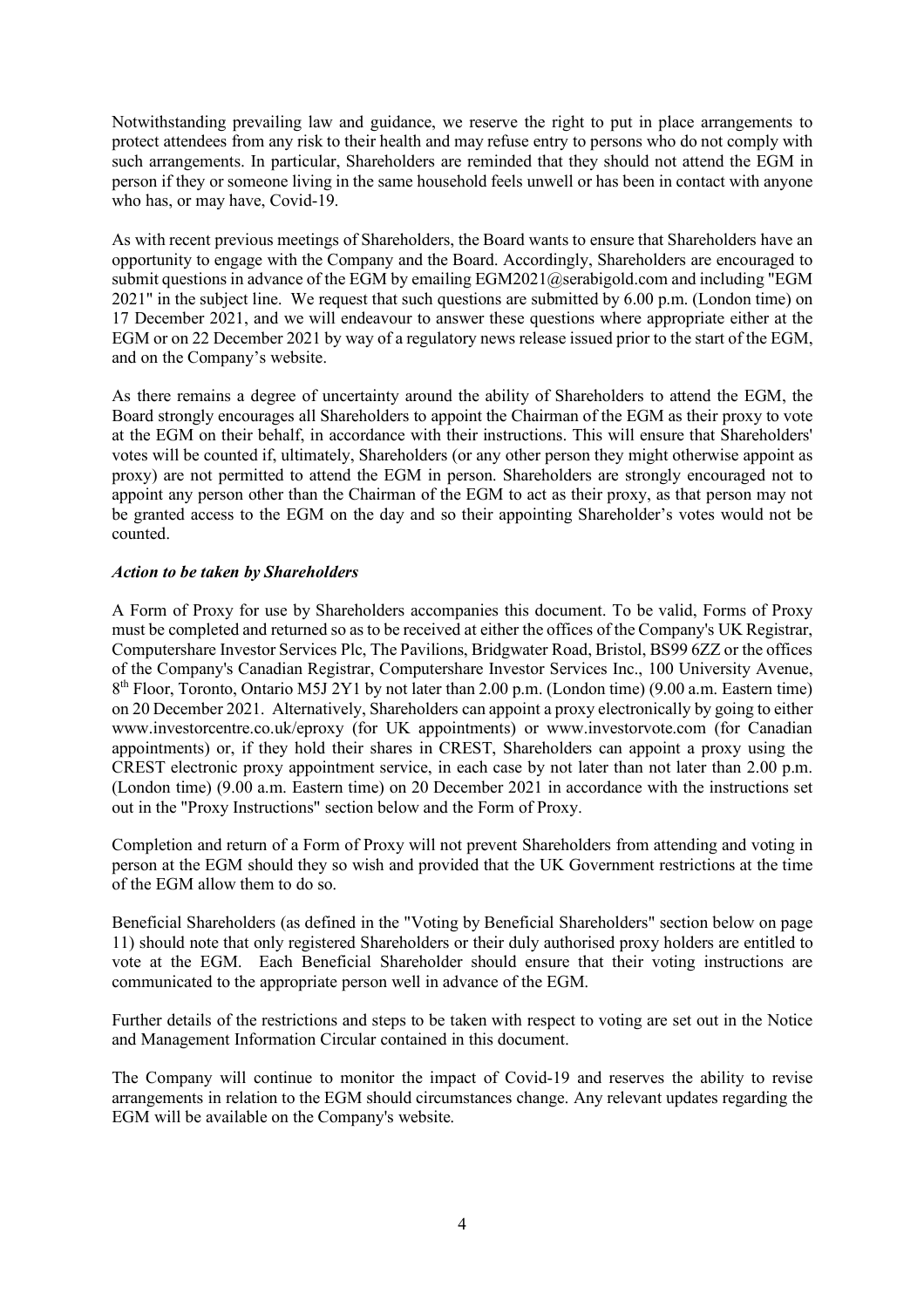## *Background*

The matters being considered at the Extraordinary General Meeting set out in the Notice are specific matters that would have been considered at the Annual General Meeting held on 25 June 2021, but with the delay in the completion of the audit of the 2020 Financial Statements and Annual Report (the "**2020 Accounts**") it was not possible for these matters to be considered at that meeting. With the 2020 Accounts now having been published and posted to those Shareholders that have requested printed copies, this meeting is being convened to receive and adopt the 2020 Accounts together with the appropriate resolution for the appointment of the auditors and the authority for the Board to set their remuneration.

### *Recommendation and importance of vote*

The Directors consider that the resolutions set out in the Notice being put to the EGM are in the best interests of the Company and its Shareholders and are most likely to promote the success of the Company for the benefit of the Shareholders as a whole.

Accordingly, the Directors unanimously recommend that Shareholders vote in favour of the proposed resolutions as they intend to do in respect of their own holdings, where relevant, amounting to an aggregate of 1,345,345 Ordinary Shares, representing approximately 1.78% of the Company's Ordinary Shares in issue at the date of this document.

Yours faithfully

(Signed) "*Nicolas Bañados*" Nicolas Bañados Non-executive Chairman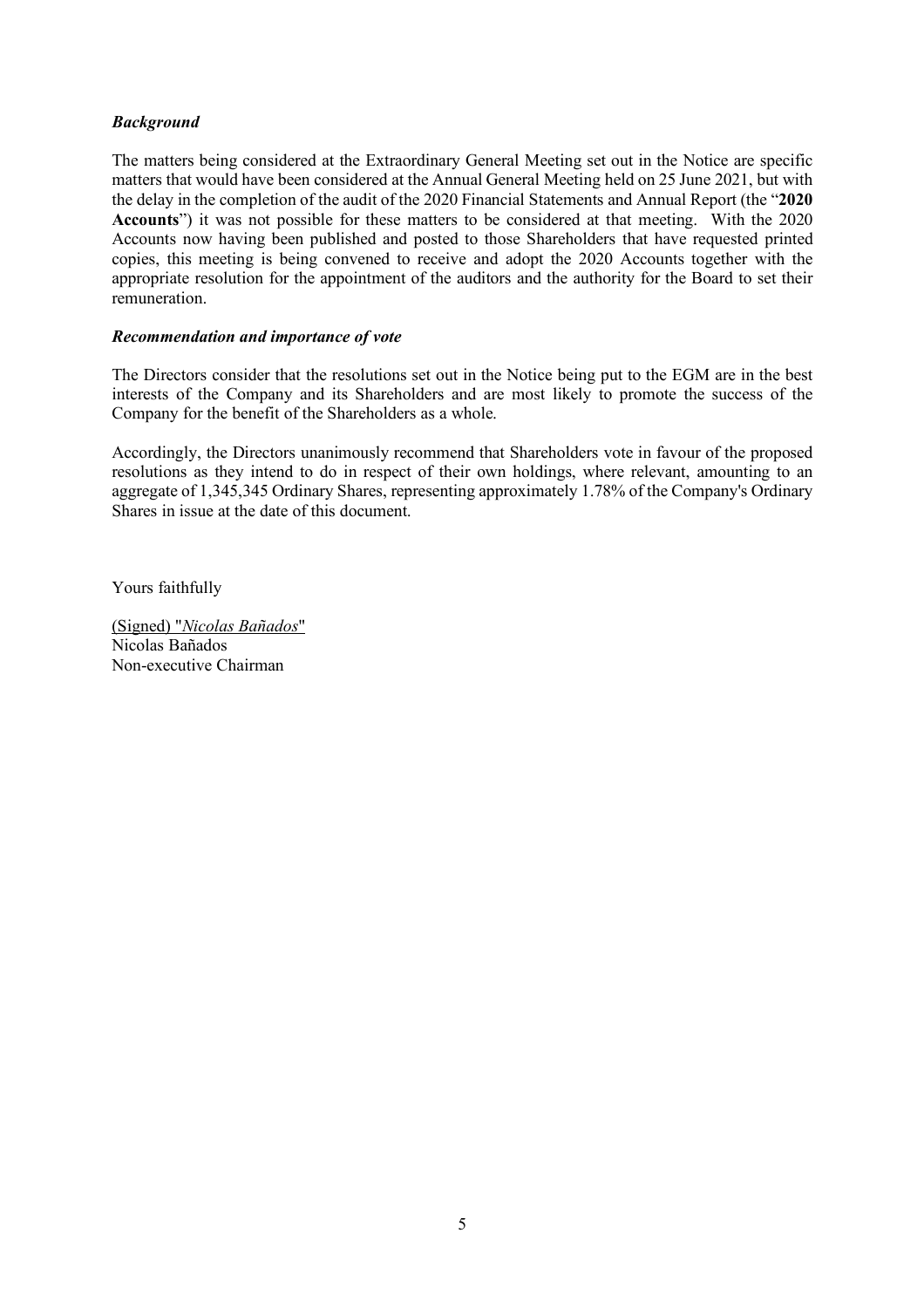### **SERABI GOLD PLC**

### **NOTICE OF EXTRAORDINARY GENERAL MEETING OF SHAREHOLDERS**

Notice is hereby given that the Extraordinary General Meeting of the Company (the "**Meeting**") will be held at the offices of Travers Smith LLP, 10 Snow Hill, London EC1A 2AL England on 22 December 2021 at 2.00 p.m. (London time) for the purpose of considering and voting on the resolutions specified below.

## **Ordinary business**

To consider and, if thought fit, pass the following resolutions, which will be proposed as ordinary resolutions:

- 1. That the Directors' Report and financial statements of the Company for the year ended 31 December 2020 be received and adopted.
- 2. To appoint BDO LLP as auditor of the Company to hold office from the conclusion of the Meeting to the conclusion of the next Annual General Meeting at which accounts are laid before the Company and to authorise the Directors of the Company to fix the auditors' remuneration and the terms of their engagement.

# **DATED** the 23<sup>rd</sup> day of November, 2021.

By order of the Board

(Signed) "*Clive Line*" Clive Line Company Secretary Serabi Gold plc

Registered office: 66 Lincoln's Inn Fields, London WC2A 3LH, England

Notes:

- 1. A form of proxy may accompany this Notice if a shareholder has elected to receive such materials. These are available in electronic form and can be accessed at the Company's website www.serabigold.com.
- 2. Your vote is important to us. If you are a registered holder of Ordinary Shares and are unable to be present at the EGM, please specify on the accompanying form of proxy the manner in which the Ordinary Shares represented thereby are to be voted, and sign, date and return the same in accordance with the instructions set out in the form of proxy and management information circular.
- 3. If you are a beneficial shareholder of Ordinary Shares in Canada and receive these materials through your broker or another intermediary, please complete and return the materials in accordance with the instructions set out in the management information circular and provided to you by your broker or intermediary.
- 4. In the case of joint holders, the vote of the senior who tenders a vote whether in person or by proxy will be accepted to the exclusion of the votes of the other joint holders and for this purpose seniority will be determined by the order in which the names stand in the register of members of the Company in respect of the relevant joint holding.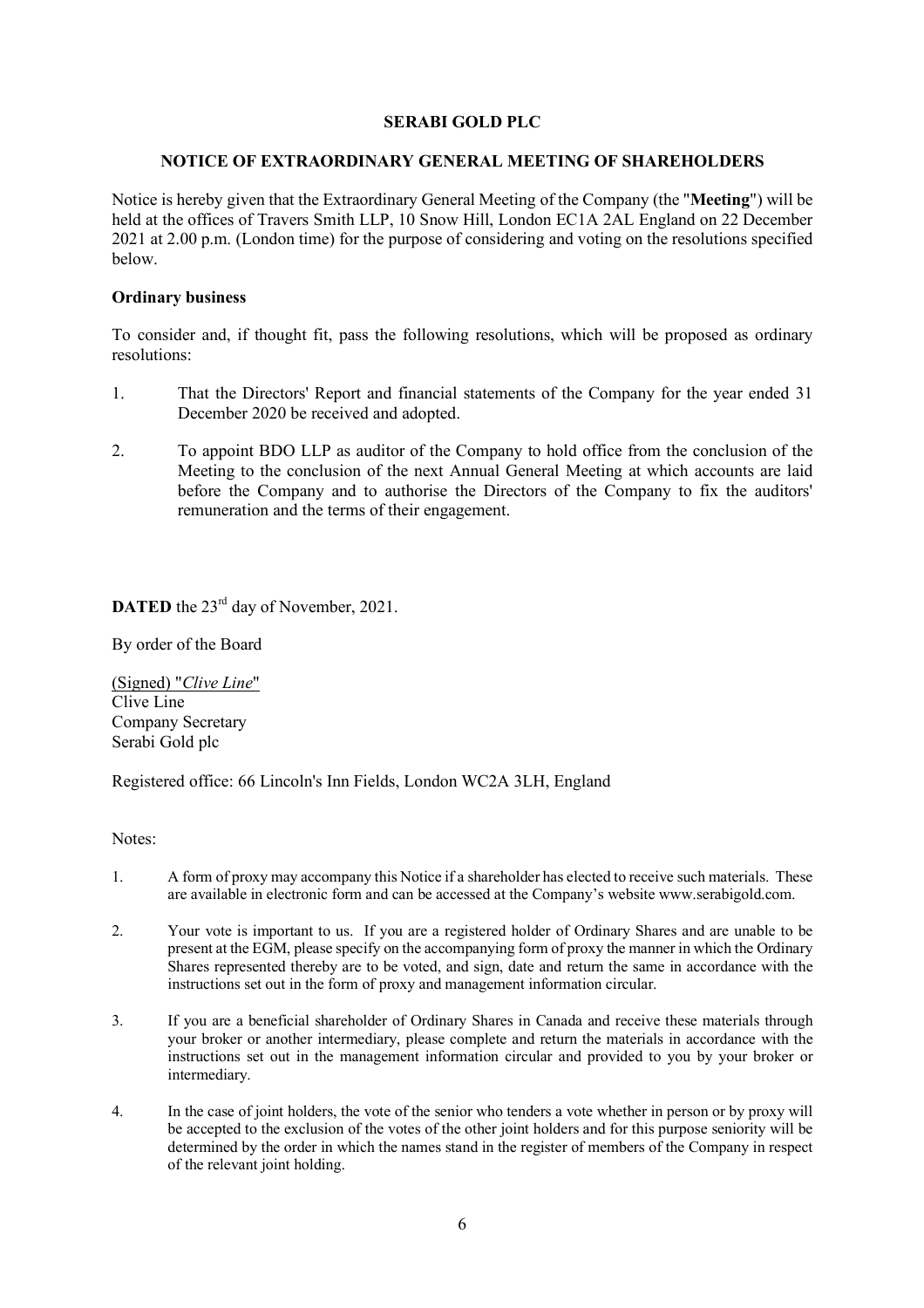5. Given uncertainty around whether shareholders will be able to attend the Meeting, shareholders are encouraged to submit questions in advance of the Meeting by emailing EGM2021@serabigold.com and including "EGM 2021" in the subject line by 6.00 p.m. (London time) on 17 December 2021. The Company will endeavour to provide responses where appropriate either at the EGM or on 22 December 2021 by way of a regulatory news release issued prior to the start of the EGM, and on the Company's website.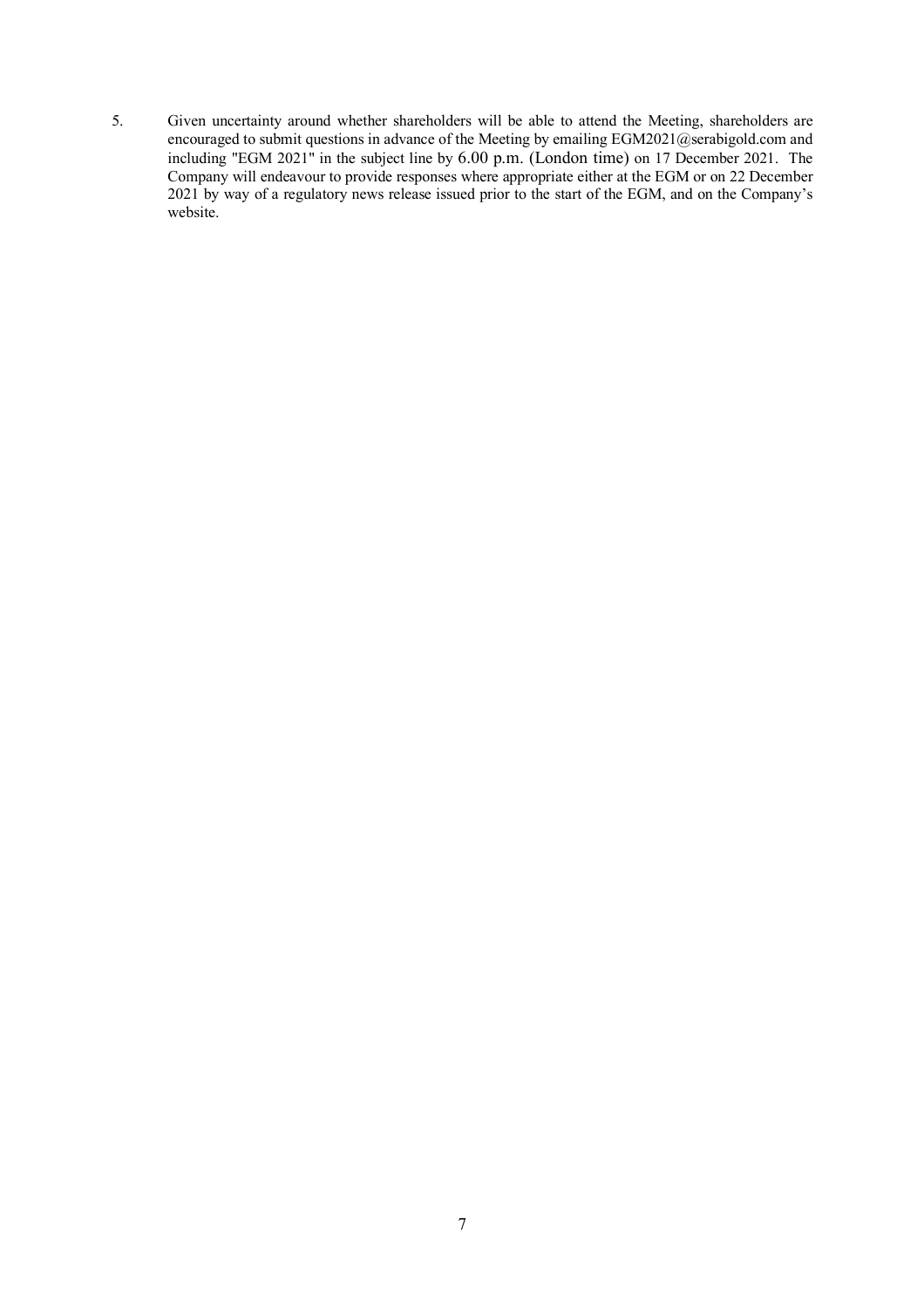## **SERABI GOLD PLC MANAGEMENT INFORMATION CIRCULAR**

*Unless otherwise stated, the information herein is as of 23 November 2021.* 

### **1. Proxy Instructions**

**This management information circular (the "Circular") is furnished in connection with the solicitation of proxies by the Board of Serabi Gold plc (the "Company") for use at the annual general and special meeting of holders ("Shareholders") of ordinary shares of £0.10 each in the capital ("Ordinary Shares") of the Company (the "EGM") to be held at the offices of Travers Smith LLP, 10 Snow Hill, London EC1A 2AL England on 22 December 2021 at 2.00 p.m. (London time) and at any adjournment or adjournments thereof, for the purposes set out in the foregoing Notice of EGM (the "Notice").** 

Resolutions 1 and 2 to be proposed at the EGM will be ordinary resolutions requiring approval of more than 50 per cent. of the votes cast.

In accordance with the Articles of Association of the Company (the "**Articles**") and Regulation 41 of the *Uncertificated Securities Regulations 2001 (as amended)*, only those Shareholders entered on the Company's register of shareholders 48 hours before the start of the EGM, or, if the meeting is adjourned, Shareholders entered on the Company's register of shareholders 48 hours before the time fixed for the adjourned EGM shall be entitled to attend and vote at the EGM.

If you are a Shareholder who is entitled to attend and vote at the EGM, you are entitled to appoint a proxy to exercise all or any of your rights to attend, speak and vote on your behalf at the EGM. Completion and return of a form of proxy will not prevent Shareholders from attending and voting in person at the EGM should they so wish and provided that the UK Government restrictions at the time of the EGM allow them to do so.

The form of proxy enclosed with the Notice affords each Shareholder the opportunity to specify the manner in which that Shareholder's proxy is to vote with respect to any specific item by checking the appropriate space on the form of proxy in order to indicate whether the Ordinary Shares registered in the Shareholder's name shall be voted for, voted against or withheld from voting on that particular resolution. A vote withheld will not be counted in the calculation of votes for or against any resolution in respect of which the vote is withheld.

A Shareholder may appoint more than one proxy in relation to the EGM, provided that each proxy is appointed to exercise the rights attaching to a different Ordinary Share or Ordinary Shares held by that Shareholder. You may not appoint more than one proxy to exercise rights attached to the same Ordinary Share. Should you wish to appoint more than one proxy please contact the relevant registrar and transfer agent in good time before the EGM in order that the proxy forms are received in accordance with the times set out below. Please see the form of proxy which has more information in relation to the manner in which a proxy may be appointed.

Unless otherwise indicated any proxy will be granted in favour of the Chairman of the EGM who will be an officer of the Company. Each Shareholder has the right to appoint any person, who need not be a Shareholder, as their proxy to attend and vote for them and on their behalf at the EGM. A Shareholder wishing to appoint some person other than the Chairman of the EGM as their proxy at the EGM may do so by inserting such person's name in the blank space provided in the form of proxy and delivering the completed form of proxy to the Company's relevant registrar and transfer agent in accordance with the instructions below.

## **WHILST CURRENTLY THERE ARE LIMITED RESTRICTIONS IN ENGLAND ON PUBLIC GATHERINGS OF THE NATURE ENVISAGED FOR THE EGM, THIS SITUATION**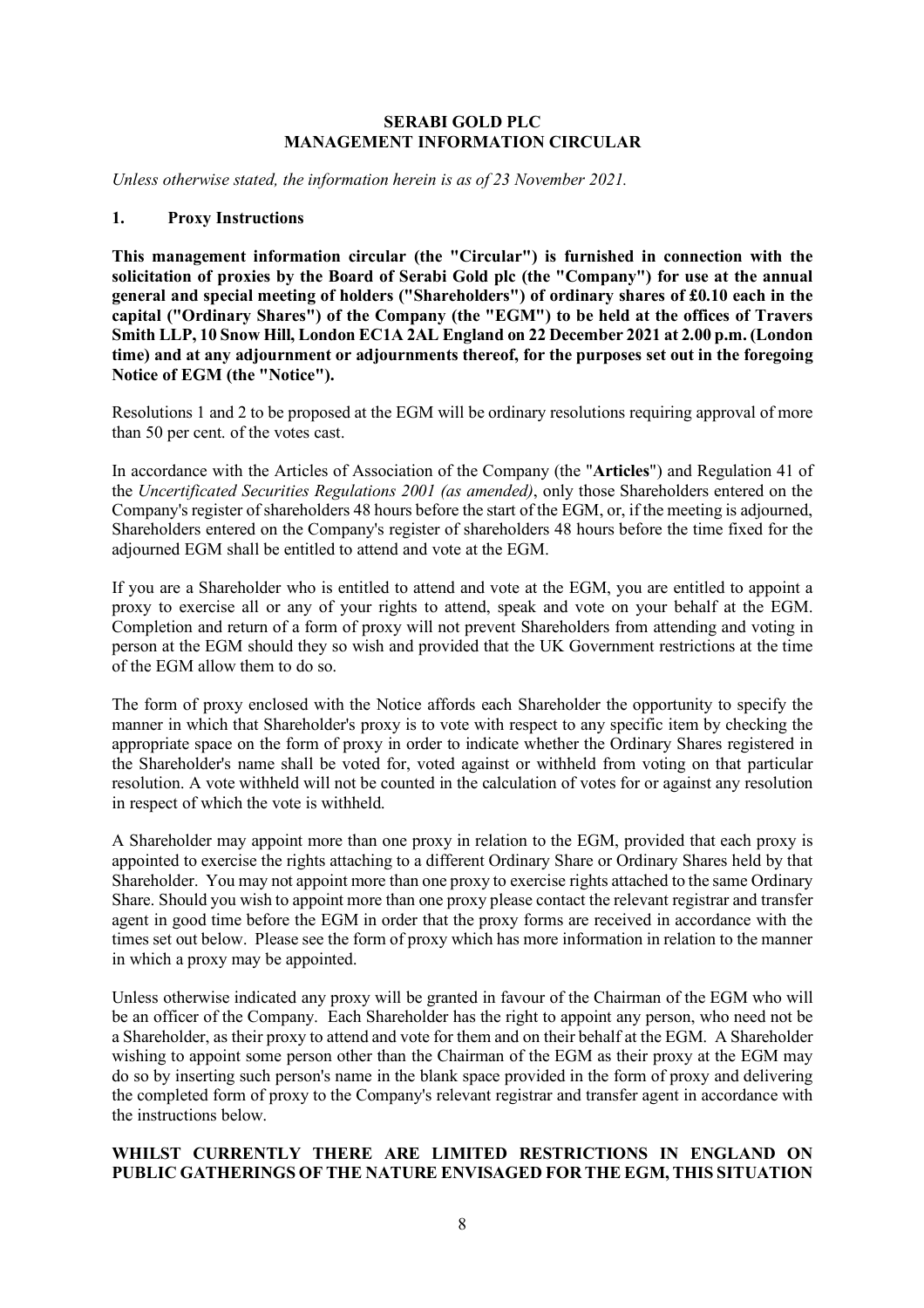**MAY HAVE CHANGED AT THE DATE OF THE MEETING. ALL SHAREHOLDERS ARE ENCOURAGED TO EXERCISE THEIR RIGHT TO VOTE BY APPOINTING THE CHAIRMAN OF THE MEETING AS THEIR PROXY. IF A SHAREHOLDER APPOINTS ANY PERSON OTHER THAN THE CHAIRMAN OF THE MEETING TO ACT AS THEIR PROXY, THAT PERSON (FOR THEIR OWN SAFETY, AND FOR THE SAFETY OF OTHERS) MAY NOT BE GRANTED ACCESS TO THE EGM AND IN SUCH CIRCUMSTANCES THEIR APPOINTING SHAREHOLDER'S VOTES WOULD NOT BE COUNTED.** 

The registrar and transfer agent in Canada for the Ordinary Shares is Computershare Investor Services Inc., 100 University Avenue, 8th Floor, Toronto, Ontario M5J 2Y1, Canada.

The registrar and transfer agent in the United Kingdom for the Ordinary Shares is Computershare Investor Services PLC, The Pavilions, Bridgwater Road, Bristol BS13 8AE, England.

Shareholders can:

- (a) appoint a proxy and give proxy instructions by returning the form of proxy enclosed with this Notice by post;
- (b) register their proxy appointment electronically; or
- (c) if they hold shares in CREST, register their proxy appointment by utilising the CREST electronic proxy appointment service.

### **Appointment of proxies by post**

To be effective, the form of proxy and the original authority (if any) under which it is made must be deposited at the appropriate office (Canada or UK) of the Company's registrars and transfer agents and not at the offices of the Company so as to be received not later than 48 hours before the time appointed for holding the EGM (being 2.00 p.m. (London time) on 20 December 2021). An appointment of a proxy which is not received in accordance with these requirements may be invalid.

The form of proxy must be signed by the Shareholder or each such Shareholder's attorney duly authorised in writing or, if the Shareholder is a corporation, under its corporate seal or by an officer or attorney thereof or other person duly authorised. Persons signing as executors, administrators, trustees or in any other representative capacity should so indicate and give their full title as such. A partnership should sign in the partnership's name and by an authorized person(s). Where a form of proxy is executed on behalf of a Shareholder by an attorney or, in the case of a Shareholder being a corporation, by a person on its behalf, the letter or power of attorney or other authority, or a notarially certified copy thereof (or a copy certified in some other way approved by the Directors), must (if not previously registered with the Company) be deposited with the form of proxy.

#### **Appointment of proxies electronically**

As an alternative to completing the form of proxy, Shareholders can appoint a proxy electronically by going to either of the following websites: www.investorcentre.co.uk/eproxy (for UK appointments) or www.investorvote.com (for Canadian appointments). You will be asked to enter the Control Number, the Shareholder Reference Number (**SRN**) and PIN as provided on your proxy card and agree to certain terms and conditions. For an electronic proxy to be valid, your appointment must be received by the Company's registrars and transfer agents no later than 48 hours before the time appointed for the holding of the EGM (being 2.00 p.m. (London time) on 20 December 2021). An appointment of a proxy which is not received in accordance with these requirements may be invalid.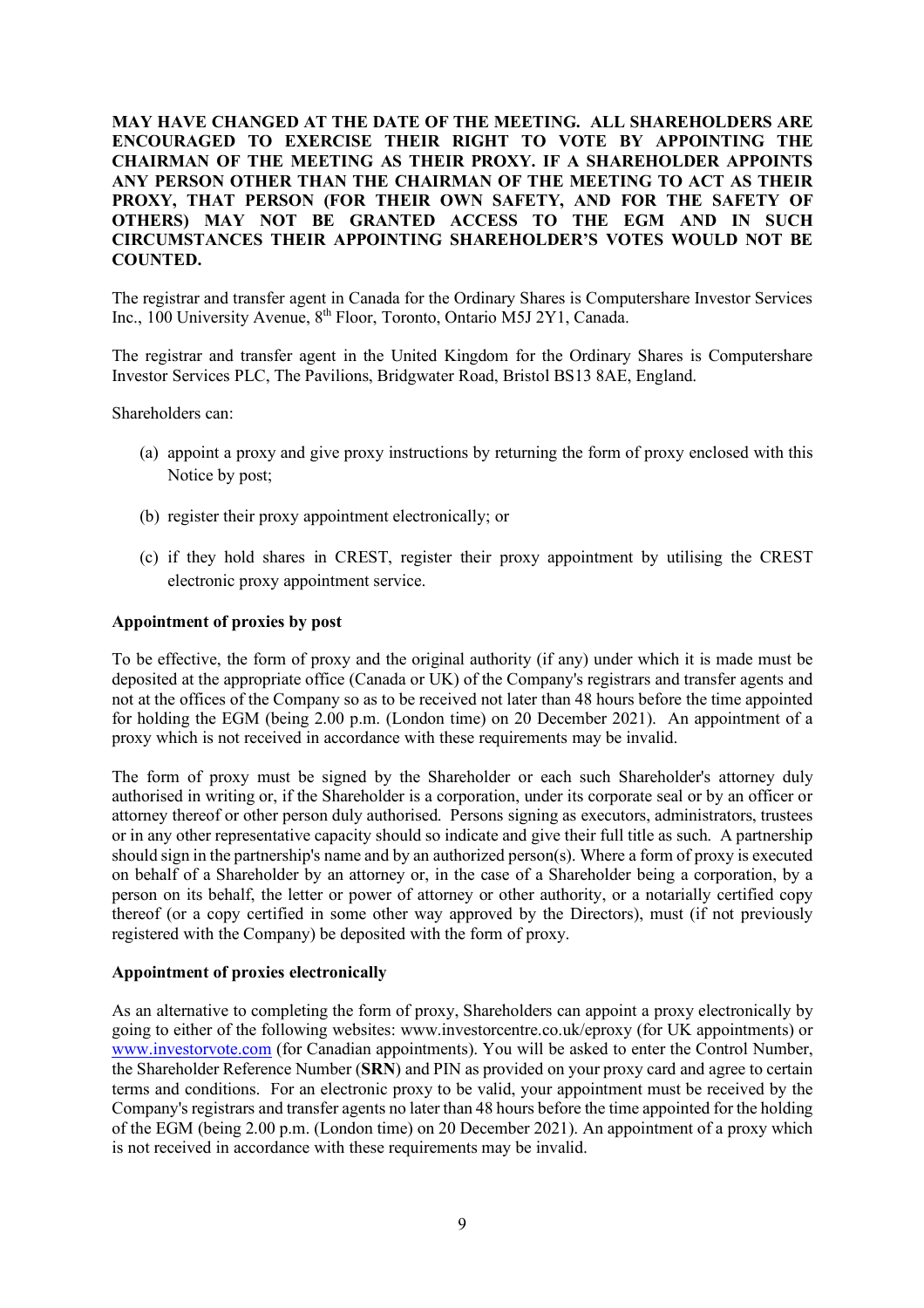You may not use any electronic address provided within this Notice or any related documents (including the form of proxy) to communicate with the Company other than as expressly stated.

### **Appointment of proxies through CREST**

CREST members who wish to appoint a proxy or proxies through the CREST electronic proxy appointment service may do so by using the procedures described in the CREST Manual. CREST personal members or other CREST sponsored members and those CREST members who have appointed a service provider(s) should refer to their CREST sponsor or voting service provider(s), who will be able to take the appropriate action on their behalf.

In order for a proxy appointment or instruction made using the CREST service to be valid, the appropriate CREST message (a "**CREST Proxy Instruction**") must be properly authenticated in accordance with Euroclear UK & Ireland Limited's specifications and must contain the information required for such instruction, as described in the CREST Manual (www.euroclear.com/CREST). The message, regardless of whether it constitutes the appointment of a proxy or is an amendment to the instruction given to a previously appointed proxy must, in order to be valid, be transmitted so as to be received not later than 48 business hours before the time appointed for holding the EGM (being 2 p.m. (London time) on 22 December 2021). For this purpose, the time of receipt will be taken to be the time (as determined by the time stamp applied to the message by the CREST Application Host) from which the Company's agent is able to retrieve the message by enquiry to CREST in the manner prescribed by CREST. After this time any change of instructions to proxies appointed through CREST should be communicated to the appointee through other means.

CREST members and, where applicable, their CREST sponsors, or voting service providers should note that Euroclear UK & Ireland Limited does not make available special procedures in CREST for any particular message. Normal system timings and limitations will, therefore, apply in relation to the input of CREST Proxy Instructions. It is the responsibility of the CREST member concerned to take (or, if the CREST member is a CREST personal member or sponsored member or has appointed a voting service provider, to procure that his or her CREST sponsor or voting service provider(s) take(s)) such action as shall be necessary to ensure that a message is transmitted by means of the CREST system by any particular time. In this connection, CREST members and, where applicable, their CREST sponsors or voting system providers are referred, in particular, to those sections of the CREST Manual concerning practical limitations of the CREST system and timings.

The Company may treat as invalid an appointment sent by CREST Proxy Instruction in the circumstances set out in Regulation 35(5)(a) of the Uncertificated Securities Regulations 2001 (as amended).

**A proxy given by a Shareholder for use at the EGM may be revoked at any time prior to its use.** In addition to revocation in any other manner permitted by law, a proxy may be revoked by an instrument in writing executed by the Shareholder or by the Shareholder's attorney authorized in writing or, if the Shareholder is a corporation, by an officer or attorney thereof duly authorized in writing, and deposited either at the registered office of the Company or at the Company's registrar and transfer agents at least one hour before the commencement of the EGM (or any adjournment thereof) or with the Chairman of the EGM on the day of the EGM, or any adjournment thereof. The registered office of the Company is located at 66 Lincoln's Inn Fields, London WC2A 3LH, England. Completion of the form of proxy does not preclude a Shareholder from subsequently attending and voting at the EGM in person if he or she so wishes and provided that the UK Government restrictions at the time of the EGM allow them to do so. In this circumstance, the proxy appointment will be automatically terminated.

## **NOTWITHSTANDING THE RIGHTS SET OUT ABOVE, DUE TO THE CONTINUING RISK POSED BY COVID-19 AND HAVING REGARD TO THEIR OWN SAFETY AND THAT OF OTHERS, SHOULD CURRENT GUIDANCE IN ENGLAND ON THE HOLDING OF PUBLIC**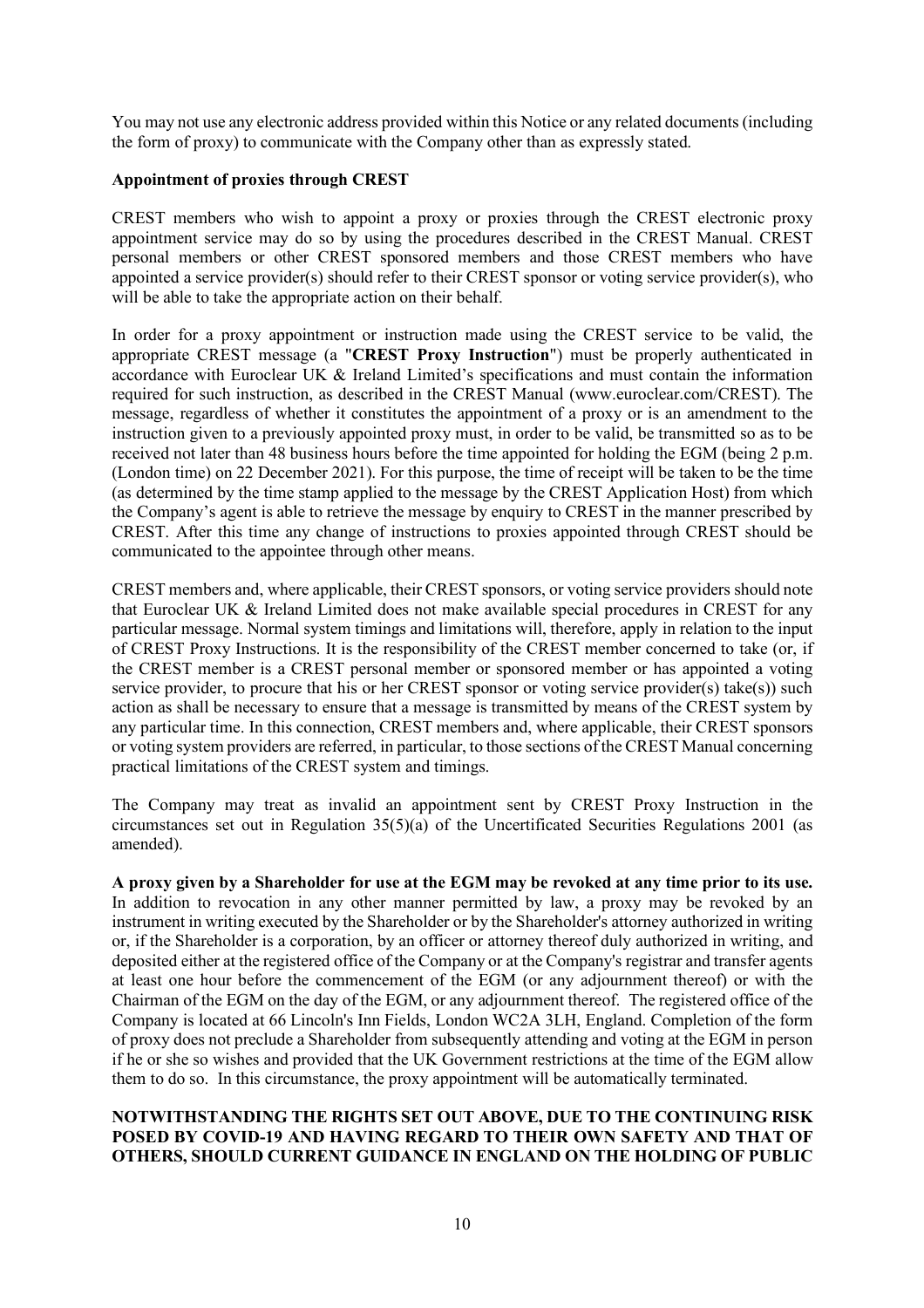## **MEETINGS, OF THE NATURE ENVISED FOR THE EGM, CHANGE, SHAREHOLDERS ARE RESPECTFULLY REQUESTED NOT TO MAKE PLANS TO ATTEND THE EGM.**

A corporation which is a Shareholder can appoint one or more corporate representatives who may exercise, on its behalf, all its powers as a Shareholder provided that no more than one corporate representative exercises powers over the same Ordinary Share.

The register of interests of the Directors and their families in the share capital of the Company and copies of contracts of services of Directors with the Company or with any of its subsidiary undertakings (the "**Directors' Documents**") will be available for inspection at the registered office of the Company during normal business hours (Saturdays, Sundays and public holidays in the United Kingdom excepted) from the date of this Circular until the conclusion of the EGM and will be available for inspection at the place of the EGM for at least 15 minutes prior to and during the EGM. In light of current restrictions imposed by the UK Government any Shareholder wishing to inspect the Directors' Documents at the Company's registered office should contact the Company Secretary to make an appointment for such an inspection by sending an email to contact@serabigold.com or calling  $+44$  20 7246 6830.

Beneficial holders in Canada will receive a Voting Instruction Form ("**VIF**") which will be issued by Broadridge Financial Solutions Inc. ("**Broadridge**") on behalf of the Company. VIFs should be returned directly to Broadridge in accordance with the instructions set out on the VIF. See "*Voting by Beneficial Holders*" below.

## **2. Manner in which proxies will be voted**

The Chairman of the EGM will vote or withhold from voting the Ordinary Shares in respect of which he is appointed by proxy on any ballot that may be called for in accordance with the instructions of the Shareholder as indicated on the form of proxy and, if the Shareholder specifies a choice with respect to any matter to be acted upon, the Ordinary Shares will be voted accordingly.

**In the absence of such direction, such Ordinary Shares will be voted by the Chairman of the EGM in favour of the passing of the matters set out in the Notice.** The accompanying form of proxy confers discretionary authority upon the persons named therein with respect to amendments or variations to matters identified in the Notice, and with respect to other matters which may properly come before the EGM or any adjournment thereof. At the date hereof, the Directors know of no such amendments, variations or other matters. **However, if any other matters should properly come before the EGM, the Ordinary Shares subject to the proxy will be voted on such matters in accordance with the best judgment of the proxy.**

## **3. Voting by Beneficial Shareholders**

**The information in this section is of significant importance to Shareholders who do not hold their Ordinary Shares in their own name and whose holdings are held through the Company's Canadian share register. Most Canadian Shareholders are "non-registered" shareholders because the Ordinary Shares they own are not registered in their names but are instead registered in the name of a brokerage firm, bank or other intermediary or in the name of a clearing agency. Shareholders who do not hold their shares in their own name (referred to herein as "Beneficial Shareholders") should note that only registered Shareholders or their duly appointed proxy holders are entitled to vote at the EGM.** If Ordinary Shares are listed in an account statement provided to a Shareholder by a broker, then in almost all cases those Ordinary Shares will not be registered in such Shareholder's name on the records of the Company. Such Ordinary Shares will more likely be registered under the name of the Shareholder's broker or an agent of that broker. In Canada, the vast majority of such shares are registered under the name of CDS & Co. (the registration name for CDS Clearing and Depositary Services Inc., which company acts as nominee for many Canadian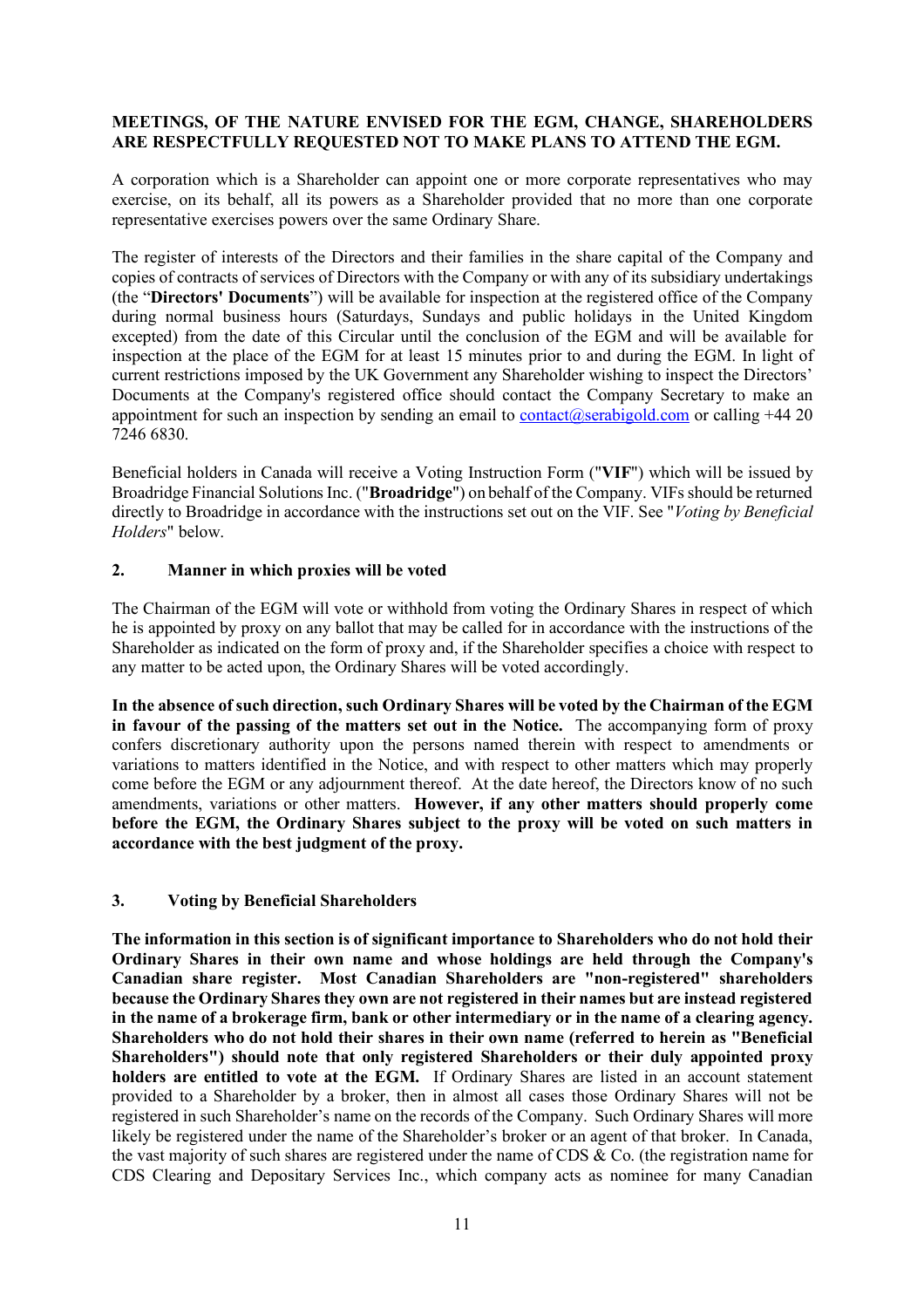brokerage firms). Ordinary Shares held by brokers (or their agents or nominees) on behalf of a broker's client can only be voted (for or against resolutions) at the direction of the Beneficial Shareholder. Without specific instructions, brokers and their agents and nominees are prohibited from voting shares for the brokers' clients. **Therefore, each Beneficial Shareholder should ensure that voting instructions are communicated to the appropriate person well in advance of the EGM**.

Existing regulatory policy in Canada requires brokers and other intermediaries to seek voting instructions from Beneficial Shareholders in advance of Shareholders' meetings. The various brokers and other intermediaries have their own mailing procedures and provide their own return instructions to clients, which should be carefully followed by Beneficial Shareholders in order to ensure that their Ordinary Shares are voted at the EGM. Often the form supplied to a Beneficial Shareholder by its broker is almost identical to the form of proxy provided by the Company to the registered Shareholders. However, its purpose is limited to instructing the registered Shareholder (i.e. the broker or agent of the broker) how to vote on behalf of the Beneficial Shareholder. The majority of brokers now delegate responsibility for obtaining instructions from clients to Broadridge Financial Solutions Inc. ("**Broadridge**"). Broadridge typically prepares a machine-readable voting instruction form, mails those forms to the Beneficial Shareholders and asks Beneficial Shareholders to return the forms to Broadridge, or otherwise communicate voting instructions to Broadridge (by way of the internet or telephone, for example). Broadridge then tabulates the results of all instructions received and provides appropriate instructions respecting the voting of Ordinary Shares to be represented at the EGM. Beneficial holders in Canada will receive a Voting Instruction Form ("VIF") which will be issued by Broadridge on behalf of the Company. VIFs should be returned directly to Broadridge in accordance with the instructions set out on the VIF. **A Beneficial Shareholder who receives a Broadridge VIF cannot use that form to vote Ordinary Shares directly at the EGM. The VIF must be returned to Broadridge (or instructions respecting the voting of Ordinary Shares must be communicated to Broadridge well in advance of the EGM) in order to have the Ordinary Shares voted.**

This Circular and accompanying materials are being sent to both registered Shareholders and Beneficial Shareholders. Beneficial Shareholders fall into two categories – those who object to their identity being known to the issuers of securities which they own ("**Objecting Beneficial Owners**", or "**OBO's**") and those who do not object to their identity being made known to the issuers of the securities they own ("**Non-Objecting Beneficial Owners**", or "**NOBO's**"). Subject to the provision of the Canadian Securities Administrators' National Instrument 54-101 – Communication with Beneficial Owners of Securities of Reporting Issuers ("**NI 54-101**"), issuers may request and obtain a list of their NOBO's from intermediaries via their transfer agents. If you are a Beneficial Shareholder, and the Company or its agent has sent these materials directly to you, your name, address and information about your holdings of Ordinary Shares have been obtained in accordance with applicable securities regulatory requirements from the intermediary holding the Ordinary Shares on your behalf.

The Company's OBOs can expect to be contacted by Broadridge or their broker or their broker's agents as set out above.

Although Beneficial Shareholders may not be recognized directly at the EGM for the purposes of voting Ordinary Shares registered in the name of their broker, a Beneficial Shareholder may ordinarily attend the EGM as proxy holder for the registered Shareholder and vote the Ordinary Shares in that capacity. **However, please note that this option may not be available to Beneficial Shareholders for this year's EGM due to the restrictions on public gatherings currently in place in the UK. For their own safety, and the safety of others, Beneficial Shareholders are respectfully requested not to make plans to attend this year's EGM in person. All Beneficial Shareholders are requested to exercise their right to vote by providing voting instructions to their broker or agent of the broker in advance of the EGM.** 

**GIVEN THE UNCERTAINTY AROUND WHETHER THE RESTRICTIONS ON PUBLIC GATHERINGS CURRENTLY IN PLACE IN THE UK WILL BE IN PLACE AT THE DATE OF THE MEETING, BENEFICAL SHAREHOLDERS MAY NOT BE PERMITTED ACCESS TO THE MEETING AND THEREFORE ARE STRONGLY ENGOURAGED TO ENTER THE**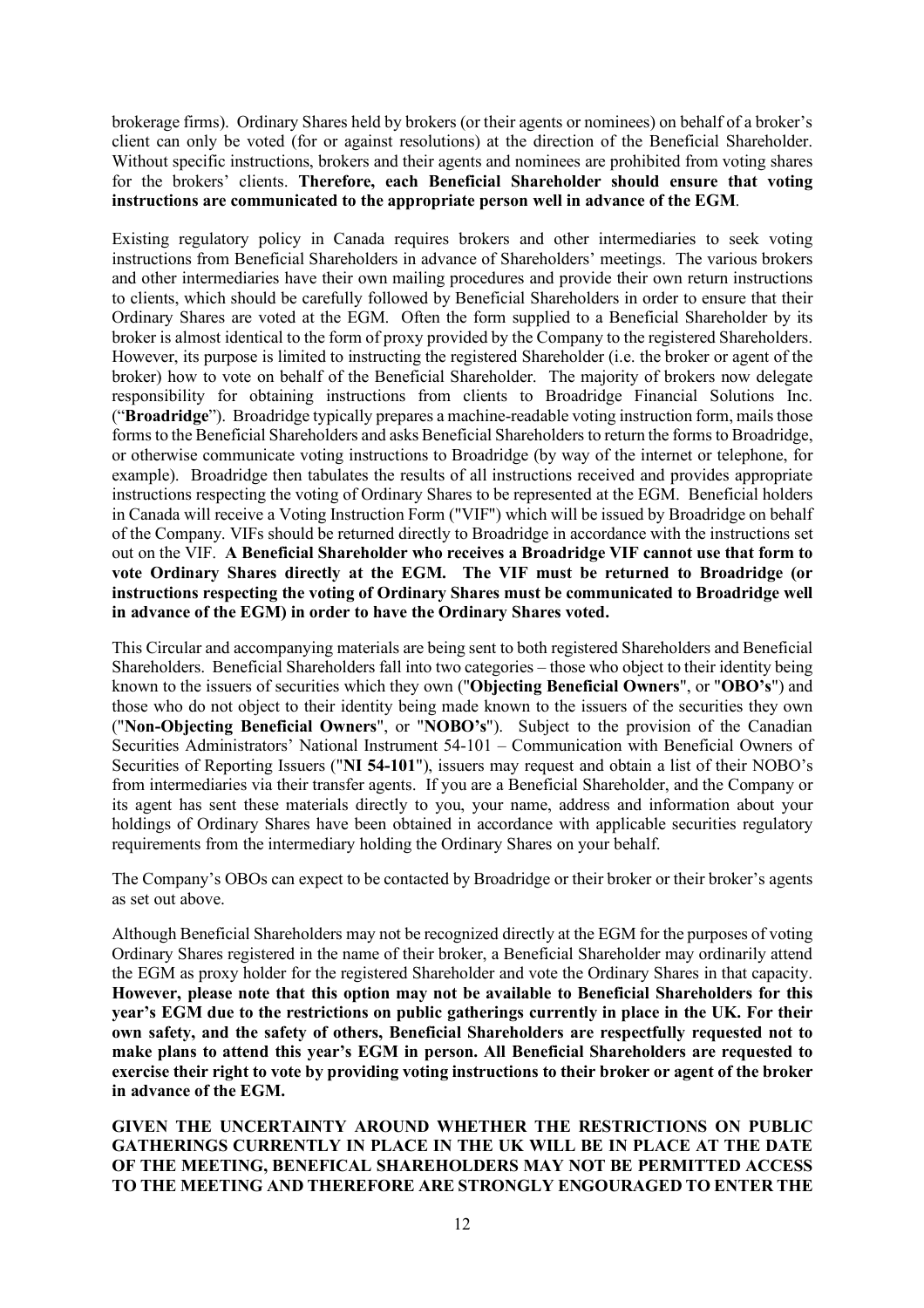## **NAME OF THE CHAIRMAN OF THE MEETING AS PROXY HOLDER IN THE BLANK SPACE ON THE PROXY OR VOTING INSTRUCTION CARD PROVIDED TO THEM BEFORE RETURNING THE SAME TO THEIR BROKER (OR THE BROKER'S AGENT) IN ACCORDANCE WITH THE INSTRUCTIONS PROVIDED BY SUCH BROKER.**

## **4. Voting Securities and Principal Holders of Voting Securities**

The Company had in issue as at the close of business on 22 November 2021 (the "Record Date")<sup>(1)</sup> the following securities:

| <b>Type of Share</b>                  | Number     |  |
|---------------------------------------|------------|--|
| Ordinary Shares of UK£0.10 pence each | 75.734.551 |  |

(1) The Record Date established above is for the purpose of determining those shareholders held on the Company's share register in Canada that are entitled to receive notice of the Meeting in accordance with Canadian regulations relating to communication with Beneficial Shareholders as set out under NI 54-101.

Each Ordinary Share carries one vote in respect of each matter to be voted upon at the Meeting. Only holders of Ordinary Shares of record at the close of business on the Record Date will receive notice of the Meeting. Two members present in person or by proxy and entitled to vote shall represent a quorum for the Meeting.

As of the date of this Circular, the only persons or companies known by the Company to own beneficially, or control or direct, directly or indirectly, more than 10 per cent. of the Ordinary Shares are as follows (based on information filed on the System for Electronic Disclosure by Insiders ("**SEDI**") at www.sedi.ca):

| <b>Name</b>                  | <b>Number of Ordinary Shares</b><br><b>Beneficially Owned or</b><br><b>Controlled or Directed</b> | <b>Type of Ownership</b> | <b>Percentage of Existing</b><br><b>Ordinary Shares</b> |
|------------------------------|---------------------------------------------------------------------------------------------------|--------------------------|---------------------------------------------------------|
| Fratelli Investments Limited | 19.318.785                                                                                        | Direct                   | 25.5%                                                   |
| Greenstone Resources II LP   | 19,083,394                                                                                        | Direct                   | 25.2%                                                   |

## **5. Total Voting Rights**

As at 23 November 2021, the latest practicable date prior to the date of this Notice, the Company's issued share capital consisted of 75,734,551 ordinary shares, carrying one vote each and, therefore, the total number of voting rights in the Company as at 23 November 2021 was 75,734,551.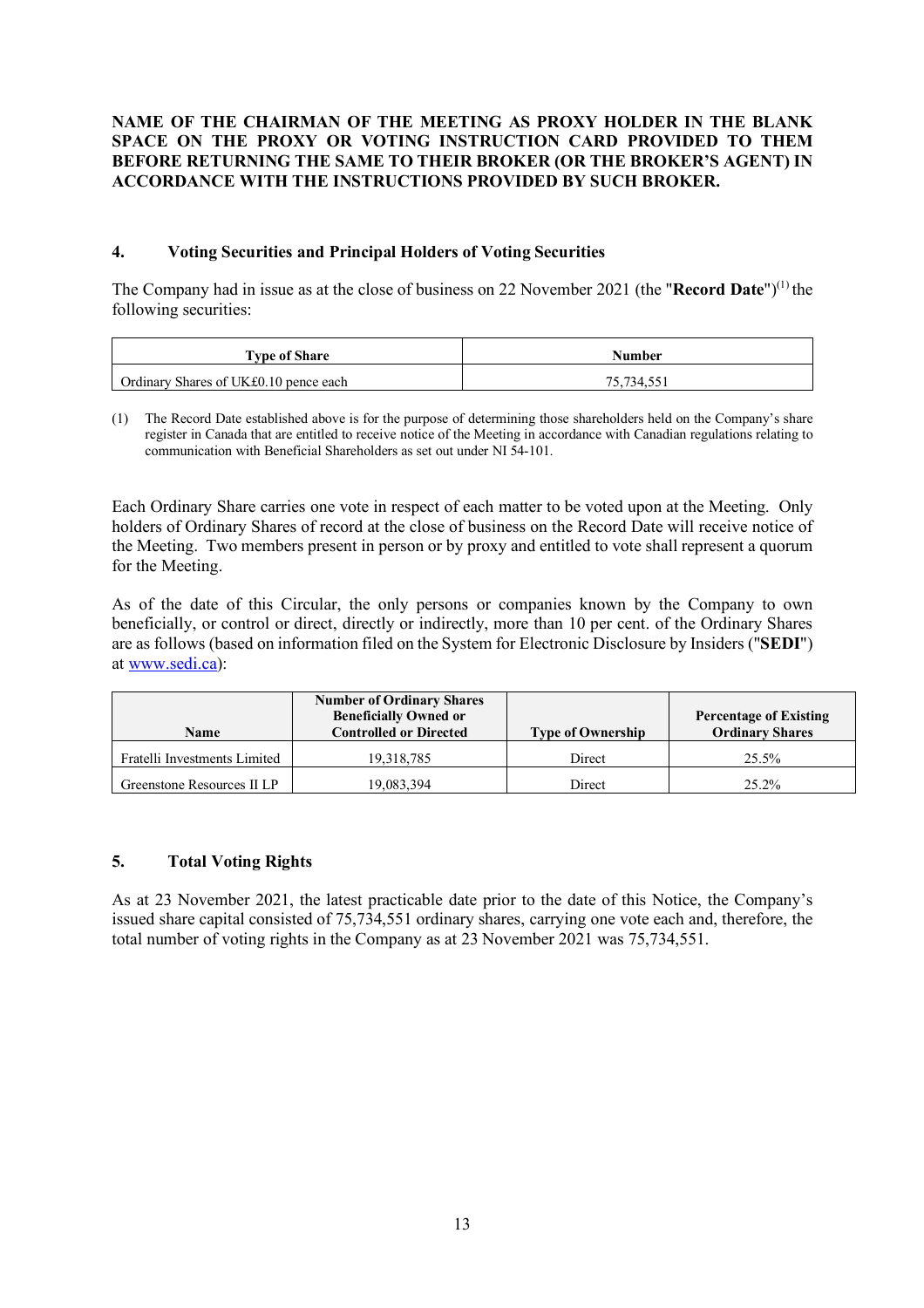### **PARTICULARS OF MATTERS TO BE ACTED UPON**

## **1. Financial Statements**

The audited financial statements of the Company for the year ended 31 December 2020, together with the report of the auditor thereon will be presented to the Shareholders at the Meeting for their review and approval.

## **2. Appointment of Auditors**

The Board proposes to appoint BDO LLP UK of 55 Baker Street, London W1U 7EU England, as auditor of the Company and to authorise the Directors to fix the auditors' remuneration and terms of engagement. In the absence of a contrary specification made in the form of proxy, the Chairman of the Meeting intends to vote for the appointment of BDO LLP UK, as auditor of the Company and to authorise the Board to fix their remuneration and terms of engagement.

## **3. Other Business**

While the Board is not aware of any other matter to be acted upon at the Meeting other than as set out in the Notice, if any other matter properly comes before the Meeting, it is intended that the proxies hereby solicited will be exercised upon any other matter or proposal in accordance with the discretion of the persons authorized to act thereunder.

## **INTEREST OF CERTAIN PERSONS OR COMPANIES IN MATTERS TO BE ACTED UPON**

The Board is not aware of any material interest, direct or indirect, by way of beneficial ownership of securities of the Company or otherwise, of any Director or executive officer, or anyone who held office as such since the beginning of the Company's last financial year, each proposed nominee for election as a Director of the Company, or of any associate or affiliate of any of the foregoing persons, in any matter to be acted upon at the Meeting, other than the election of Directors.

## **INTEREST OF INFORMED PERSONS IN MATERIAL TRANSACTIONS**

Greenstone Resources II LP ("**Greenstone**") is, as of the date of this Circular, and was as of 1 January 2020, the holder of 25.2% of the issued share capital of the Company.

On 21 January 2020, the Company entered into a subscription deed ("the **Subscription Deed**") for the issue of US\$12 million of convertible loan notes (the "**Loan Notes**") by Greenstone the proceeds of which were to be applied inter-alia to settle an amount of US\$12 million representing the final deferred consideration instalment payable for the acquisition of the Company's Coringa gold project (the "**Coringa Deferred Consideration**"). The subscription deed was subject to shareholder approval and certain other conditions being fulfilled at the time of initial drawdown. Shareholder approval was received on 26 February 2020. However, as a consequence of the uncertainties caused by COVID-19, the Group subsequently agreed with Greenstone to extend the period for the satisfaction of all the conditions necessary for the completion of the subscription by, and issue to, Greenstone of the Loan Notes. On 23 April 2020, the Company and Greenstone signed an amendment deed which varied the original Subscription Deed (the "**Amended Subscription Deed**"). Under the Amended Subscription Deed and a further subsequent amendment, whilst there existed certain restrictions on international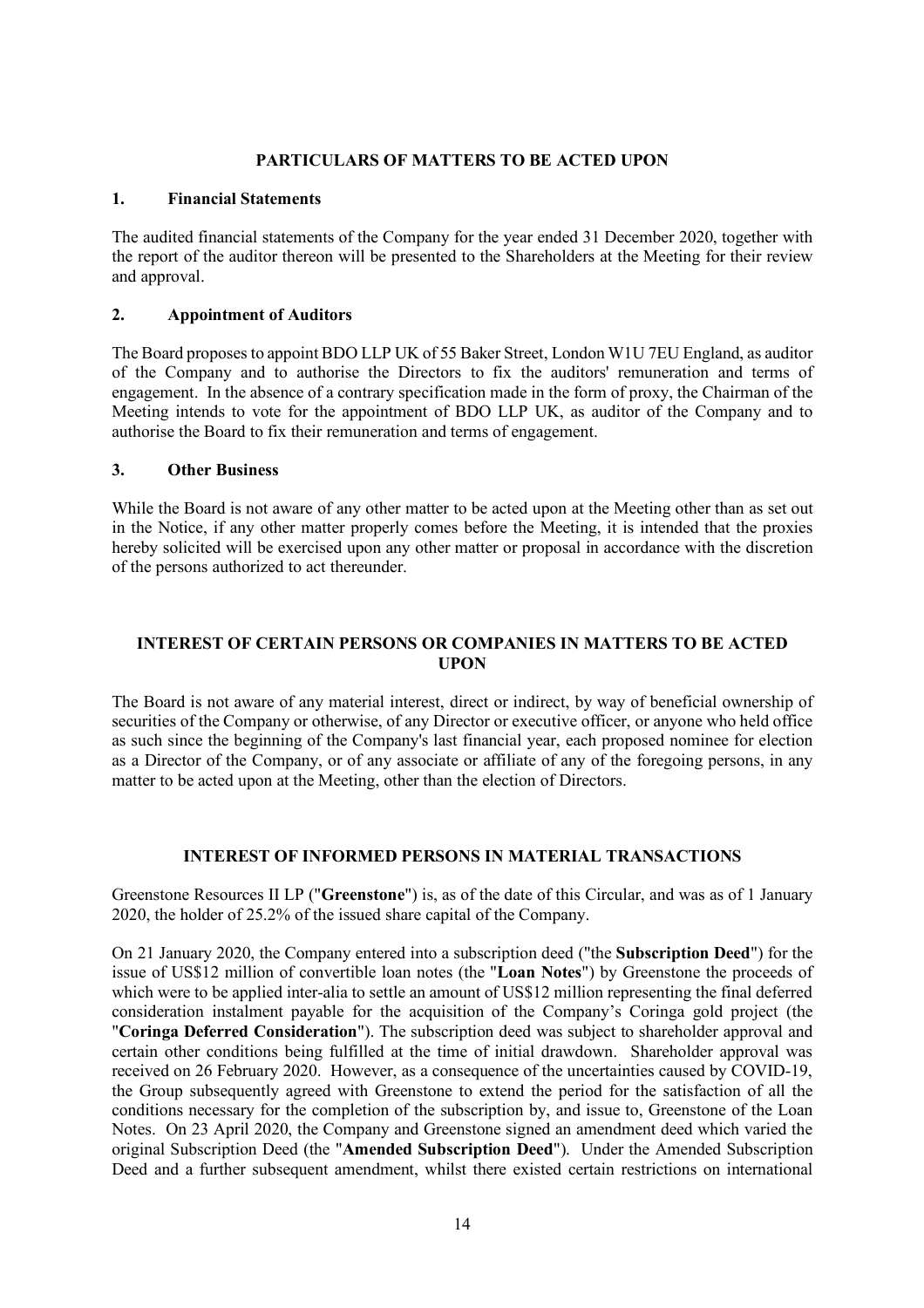travel with and domestic travel within Brazil (the "**Travel Restriction Condition**"), the Company could only submit a subscription request in respect of Loan Notes in the amount of US\$500,000 each month. Following the satisfaction of the Travel Restriction Condition, the Company may then have issued further subscription requests for amounts of not less than US\$100,000 and not exceeding an amount equal to US\$12,000,000 less the sum of the aggregate principal amount of all Loan Notes outstanding at that time. The arrangements with Greenstone included a provision whereby the Loan Notes were available to be drawn down by the Company at any time until 30 June 2021. The Loan Notes carried fixed conversion rights into Ordinary Shares of the Company at a price of £0.76 per share. Subject to certain conditions the holder of the Loan Notes was entitled to convert all or part of the Loan Notes in issue at any time before 31 August 2021. Unless otherwise converted into Ordinary Shares of the Company, the Loan Notes were due to be redeemed on 31 August 2021. The Company and its subsidiaries granted a comprehensive security package, typical for a transaction of this nature over all of their assets in favour of, and directly to, Greenstone, and also gave certain undertakings to Greenstone including inter-alia, minimum cash holdings, working capital levels and ability to incur further debt.

The Company made drawdowns of the Loan Notes in four equal instalments of US\$0.5 million each, on 30 April 2020, 29 May 2020, 30 June 2020 and 31 July 2020. All the outstanding Loan Notes including accrued interest were redeemed on 19 March 2021 together with an arrangement fee in respect of the Loan Notes of US\$300,000 which was also payable to Greenstone.

At the time of entering the Subscription Deed, as Greenstone was interested in more than 10 per cent. of the issued ordinary share capital of the Company, the subscription for the Loan Notes was a related party transaction for the purposes of Rule 13 of the AIM Rules. The Independent Directors of the Company (being the Non-Executive Directors other than Mark Sawyer) considered, having consulted with the Company's nominated adviser, Beaumont Cornish, that the terms of the Subscription Deed and the Loan Notes instrument were fair and reasonable insofar as Shareholders are concerned.

As a result of Greenstone's shareholding in the Company, the subscription for the Loan Notes was also a related party transaction for the Company under Canadian securities laws pursuant to Multilateral Instrument 61-101 – Protection of Minority Security Holders in Special Transactions ("**MI 61-101**"). In accordance with MI 61-101, the Company relied on the exemption from the requirement to obtain a formal valuation for the Loan Notes transaction contained in section 5.5(c) of MI 61-101 on the basis that the transaction is a distribution of securities for cash consideration and neither the Company, nor to the knowledge of the Company after reasonable inquiry, Greenstone had knowledge of any material information concerning the Company or its securities that had not been generally disclosed. The Company obtained minority shareholder approval for the issue of the Loan Notes in accordance with MI 61-101. A total of 14,887,971 votes attaching to Ordinary Shares beneficially owned by or over which direction and control was exercised by the Greenstone and any of its concert parties were excluded in determining whether minority shareholder approval for the Loan Notes was obtained.

On 2 March 2021, the Company announced that it had placed with new and existing investors a total of 16,650,000 new Ordinary Shares in the capital of the Company at a Placing Price of £0.75 (C\$1.32) per new Ordinary Share. At the same time and pursuant to the Warrant Placing, the Company also secured commitments from investors to subscribe for  $4,003,527$  Warrants at an issue price of £0.06 (C\$0.11) per Warrant raising gross proceeds of US\$0.3 million (£0.2 million / C\$0.4 million), subject amongst other things to shareholder approval at the General Meeting.

Greenstone participated in the Placing by subscribing for 4,195,424 Placing Shares and 2,097,711 Warrants. This constituted a related party transaction under Rule 13 of the AIM Rules for Companies. As such, the Independent Directors of the Company (being the Non-Executive Directors other than Mark Sawyer) considered, having consulted with the Company's nominated adviser, Beaumont Cornish, that the terms of the participation in the Placings by Greenstone were fair and reasonable insofar as the Company's shareholders are concerned. Greenstone's participation in the Placing also constituted a related party transaction for the Company under Canadian securities laws pursuant to MI 61-101. In accordance with MI 61-101, the Company relied on the exemptions from the requirement to